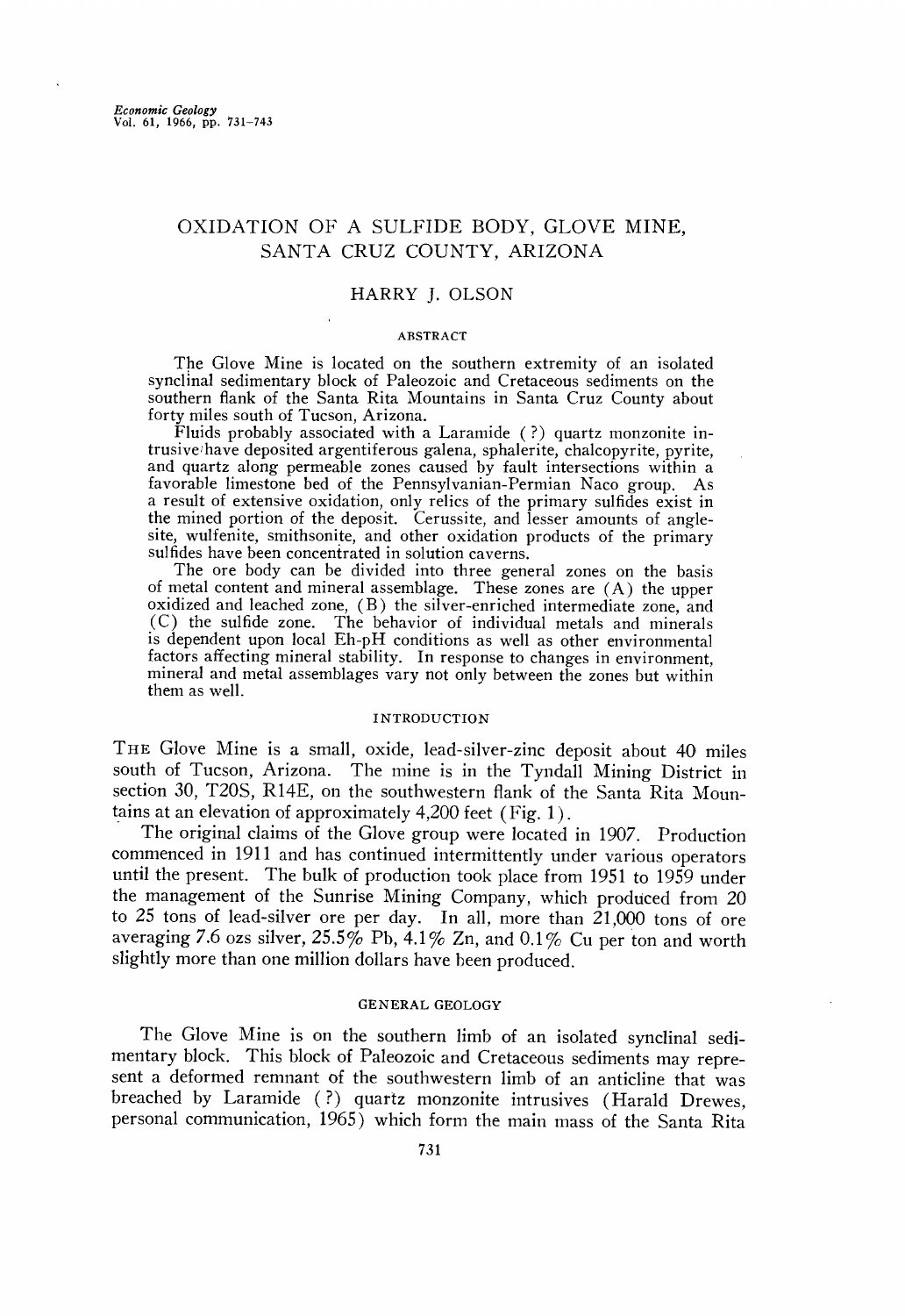**Mountains. In the vicinity of the mine, the southern flank of the syncline is composed of limestones, siltstones, and shales of the Naco group of Pennsylvanian-Permian age (1) which strike N75W-N60W and dip approximately**   $60^\circ$  northeast (Fig. 2).

**The limestones are intruded by a latite porphyry sill that reaches a maximum observed surface thickness of approximately 30 feet several hundred feet east of the Glove adit portal. This sill is discontinuous, and generally follows bedding trends in the limestone north of the Glove fault.** 

The Glove fault separates sediments of the Naco group on the north from **the quartz monzonite to the south. This fault clearly follows an intrusive con-**



**FIG. 1. Index map.** 

**tact, which is roughly concordant with the bedding of the limestone as to strike, but discordant as to dip. The intrusive nature of this contact is most vividly illustrated in the area between the main adit and the 40-foot shaft. Here, the quartz monzonite has sliced into the sediments, partitioning the limestone into thin aligned septa. The contact is nearly vertical, generally dipping steeply to the north.** 

Minor showings of lead-copper mineralization crop out in the area of the **Glove workings. Mineralization is in the limestone, generally associated with the quartz monzonite or latite porphyry contacts, although some lead and copper showings do occur in the limestone some distance from these contacts.** 

All mineralized outcrops are essentially the same. **marbleized, but is only locally iron-stained. Lead minerals occur as small stringers and blebs in minor fracture zones. Cerussite, commonly with galena**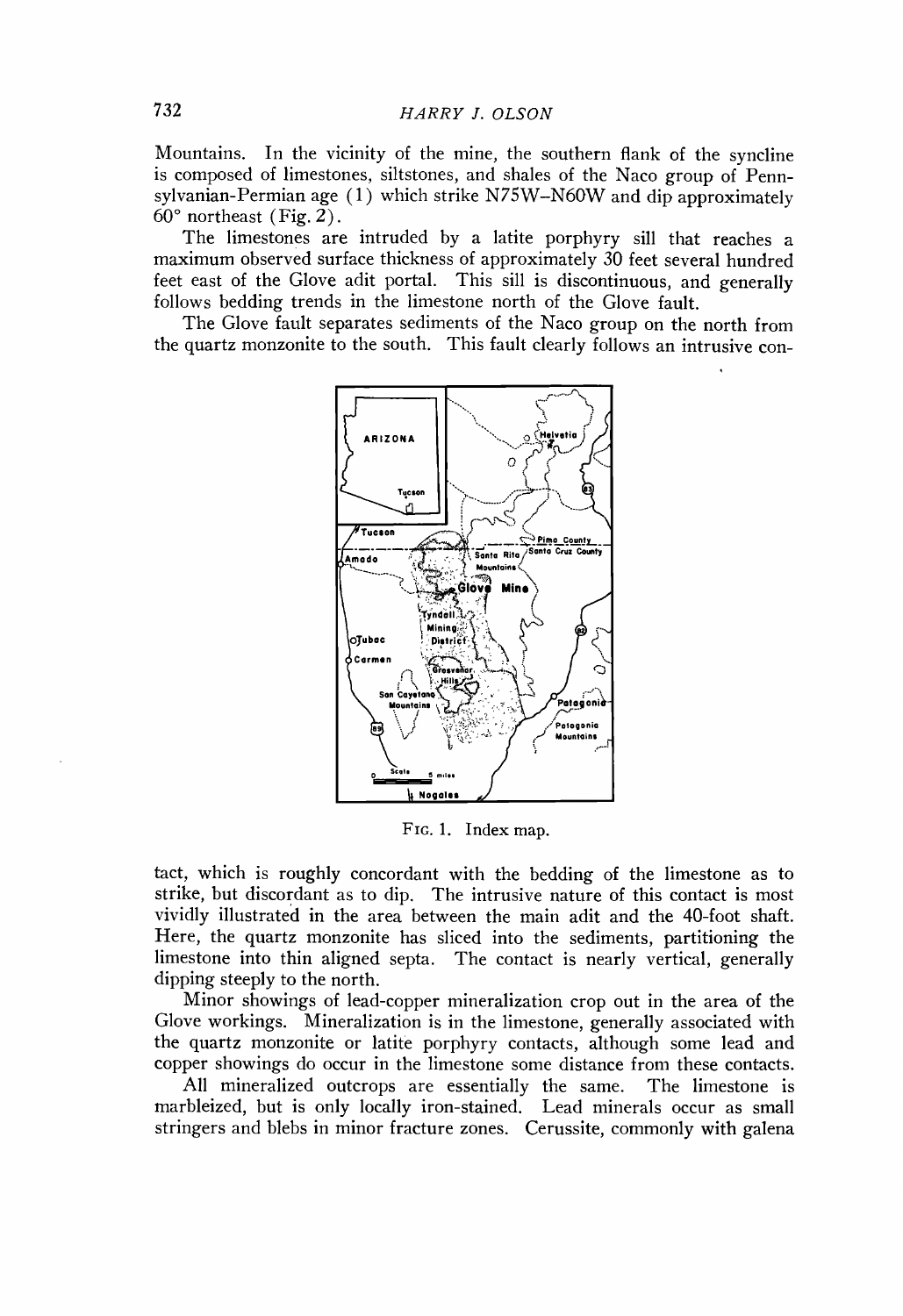cores, is by far the most common lead mineral, although in particularly tight ground, tarnished galena is present. Evidence of copper mineralization is not readily apparent, but small splotches of copper "bloom" are sometimes noticeable. Sphalerite or other zinc minerals were not noted on the surface.

# Description of Rock Types

Quartz Monzonite.—The quartz monzonite in the mine area has been described by Anthony (1) as the "fine quartz monzonite" to distinguish it from a "coarse quartz monzonite," which occurs as isolated masses within it and as



FIG. 2. Generalized geology of the Glove Mine area.

a large intrusive mass to the northeast. The quartz monzonite in the mine area varies from fine- to medium-grain. It generally weathers to a light orange-brown shade due to a fine coating of limonite. Anthony (1) from thin section analysis quantitatively estimated the mineral constituents of the quartz monzonite to be (in percent): quartz, 50; microperthite, 30; andesineoligoclase  $(Ab_{ss}-An_{32})$ , 17; limonite, 2; and unknown silicate mineral, 1. Primary mafic silicate minerals are absent in all but one of the sections studied. This section contains about 25 percent hornblende which probably represents a local accumulation along the contact.

Latite Porphyry.—The latite porphyry weathers greenish to greenish-gray and contains abundant phenocrysts of chalky white plagioclase. In unaltered areas underground, it has a more uniform green appearance. The majority of the phenocrysts are plagioclase, although minor orthoclase and rare quartz phenocrysts are also present. Primary quartz constitutes approximately 3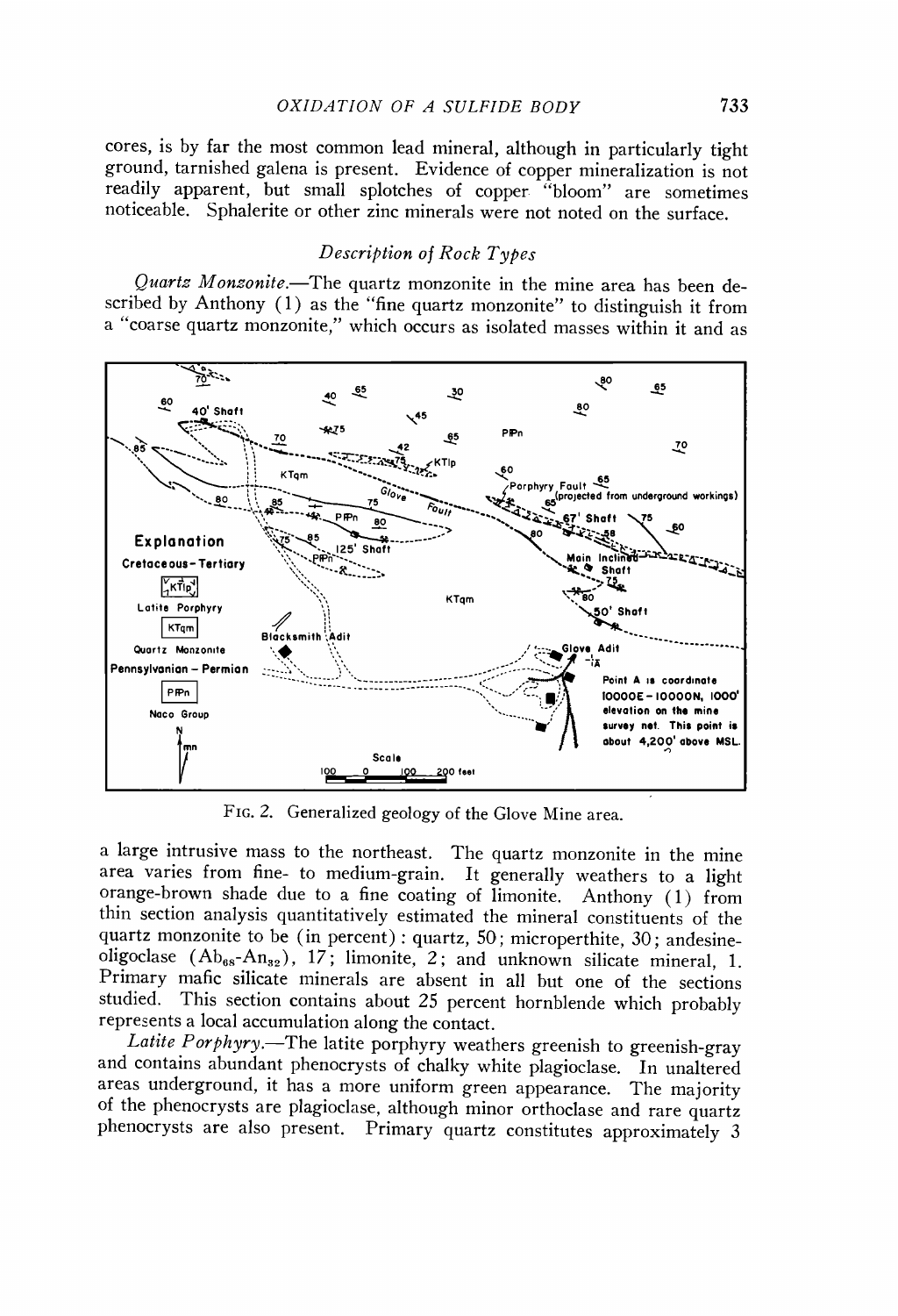**percent of the groundmass. The remainder islargely or{hoclase. There are no primary mafic silicate minerals. Opaque minerals constitute about 2 percent of the rock.** 

Naco Group.—The limestone sequence in which the Glove Mine is located **has been identified as a portion of the Naco limestone, and included in the Naco group of Bryant (2). It consists of alternating limestone and siltstone**  with minor interbedded shale units. **gray, and brown. The siltstones and cherty layers generally weather to a shade of greenish brown or black. Underground, the limestone beds are generally white, although they may be pink, gray, or various shades of brown depending upon the type and degree of alteration. The siltstone units underground are generally some shade of green, gray-green, or more rarely gray.** 

**The limestone beds are mostly pure, although they may contain small amounts of silt-sized quartz. The siltstone beds are composed chiefly of quartz, with small amounts of calcite and clay minerals. Chlorite also is present in varying amounts, and was observed in almost all of the sections studied.** 

## **Alteration**

**Contact-metamorphic effects produced by emplacement of the quartz monzonite and latite porphyry are in general relatively minor. Near the contacts, the limestone has been silicified and metamorphosed to a white to pinkish marble, and chlorite is common in the siltstone and cherty layers. At increasing distance from the contacts, these effects diminish and the marbles and chloritized siltstones grade into limestones and siltstones that are typical of the Naco group.** 

**No continuous tactite zone has been developed, and only two minor areas of sillcation containing epidote and garnet were noted. Iron staining is' common, but not strong, along the contact. The single exception noted is a small ß kidney of specular hematite just to the east of the 50-foot shaft.** 

**In the vicinity of sulfide mineralization, the marbleized limestone is commonly intensely silicified. Silicification generally takes the form of replacement by cryptocrystalline silica such as chalcedony, although it commonly occurs**  as euhedral quartz containing calcite inclusions and relict structures. **ondary quartz in vugs and as vein filling is also common.** 

**The extent to which the limestone is altered to dolomite, if at all, is unknown. Some replacement of the limestone by siderite and rhodochrosite, however, was observed.** 

**The quartz fragments of the siltstone beds may be extensively veined by calcite, which was probably released during the silicification and marbleization of the limestone. Some of this calcite, however, may represent mobilized calcite present in minor amounts in the siltstone as a cementing material.** 

**Most of the siltstones are moderately chloritized, which gives them a greenish color underground. The chloritization of the siltstones probably occurred as a reaction of minor amounts of clay minerals inherent in the rock, with possible magnesium and calcium introduction, in response to the increased**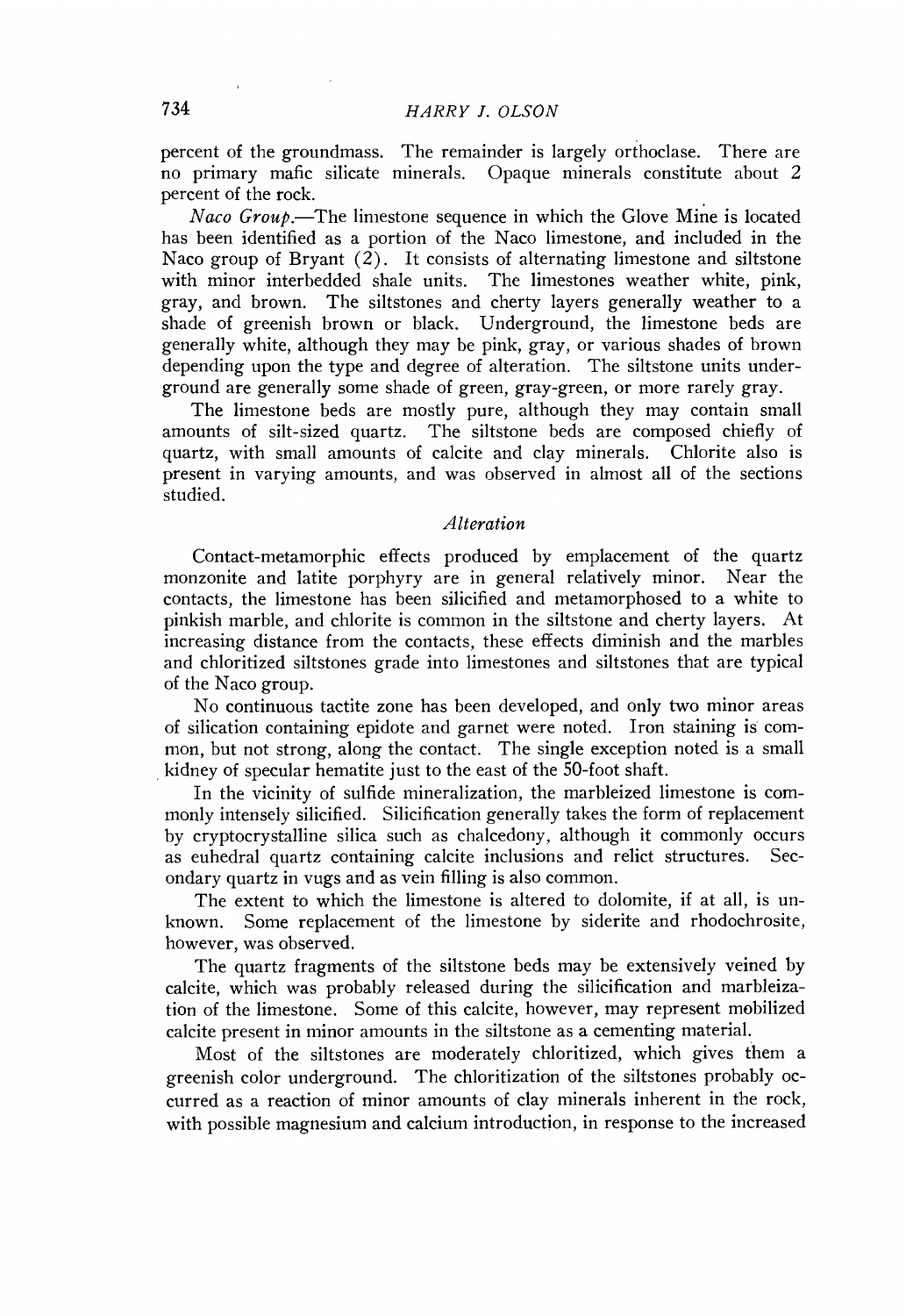**energy conditions accompanying metamorphism and emplacement of the ore minerals.** 

**The quartz monzonite is unaltered except near the limestone contact where idem** Besides introduced silica, microscopic **examination shows the plagioclase and orthoclase feldspars to be partially altered to sericite and kaolinite. The plagioclase feldspars also are altered to**  Secondary muscovite, which appears to be the same age as the **sericite, is also present but not abundant, and may represent more intense local alteration. Chlorite is common in some specimens as shreds replacing the feldspars or surrounding disseminated pyrite. Limonite is almost universally present as stringers between mineral grains, and as fracture fillings. These alteration effects decrease with distance from the contact.** 

**At the surface, the latite porphyry appears megascopically to be only slightly altered. However, in thin section, the phenocrysts of plagioclase, as well as the groundmass material with its high orthoclase content, are highly altered to sericite, kaolinite, and smaller amounts of calcite, muscovite, and**  Secondary silica derived from the alteration of the feldspars as **well as introduced silica is present. This pattern of alteration continues down with uniform intensity at least to the 300-level of the mine, which is the lowest depth at which the sill has been intersected.** 

# **GEOLOGY OF THE ORE DEPOSIT**

**The metamorphosed limestone beds in the underground workings are cut by a series of faults that have approximately the same attitude as the bedding. These faults are, for the most part, tight, and show no evidence of extensive movement. Solution by ground water aided by acids from the oxidation of the sulfides, especially in the zones of brecciation developed at fault intersections, has produced cavernous pipes which trend approximately S60E and**  plunge roughly 30° southeast.

**Three major faults are associated with the ore body. The Porphyry fault is probably the master fault of the mine area. It lies along the footwall side of the latite porphyry sill, and follows the same N'60-75W, 60N' attitude as the sill (Fig. 3). The Main fault "horsetails" off the Porphyry fault at approximately the 180~level, and assumes a more northwesterly strike, although**  its dip remains fairly constant at 60<sup>°</sup> northeast (Fig. 4). The South fault also **"horsetails" off the Porphyry fault in the vicinity of the 180-level. At its intersection with the Main fault, (Fig. 4) the South fault has an attitude of**  approximately N60E, 45-60S.

**Minor faults that "horsetail" off these major faults are not common in the upper levels, but become more abundant with depth. Below the 180-level, they are important as sites for ore deposition.** 

**A fault zone along the hanging wall side of the sill produced a small ore pipe above the adit level (Fig. 3), but exploration on the 210-level failed to pick up the possible downward projection of this pipe.** 

**A period of minor post-mineralization adjustment is evidenced by curving**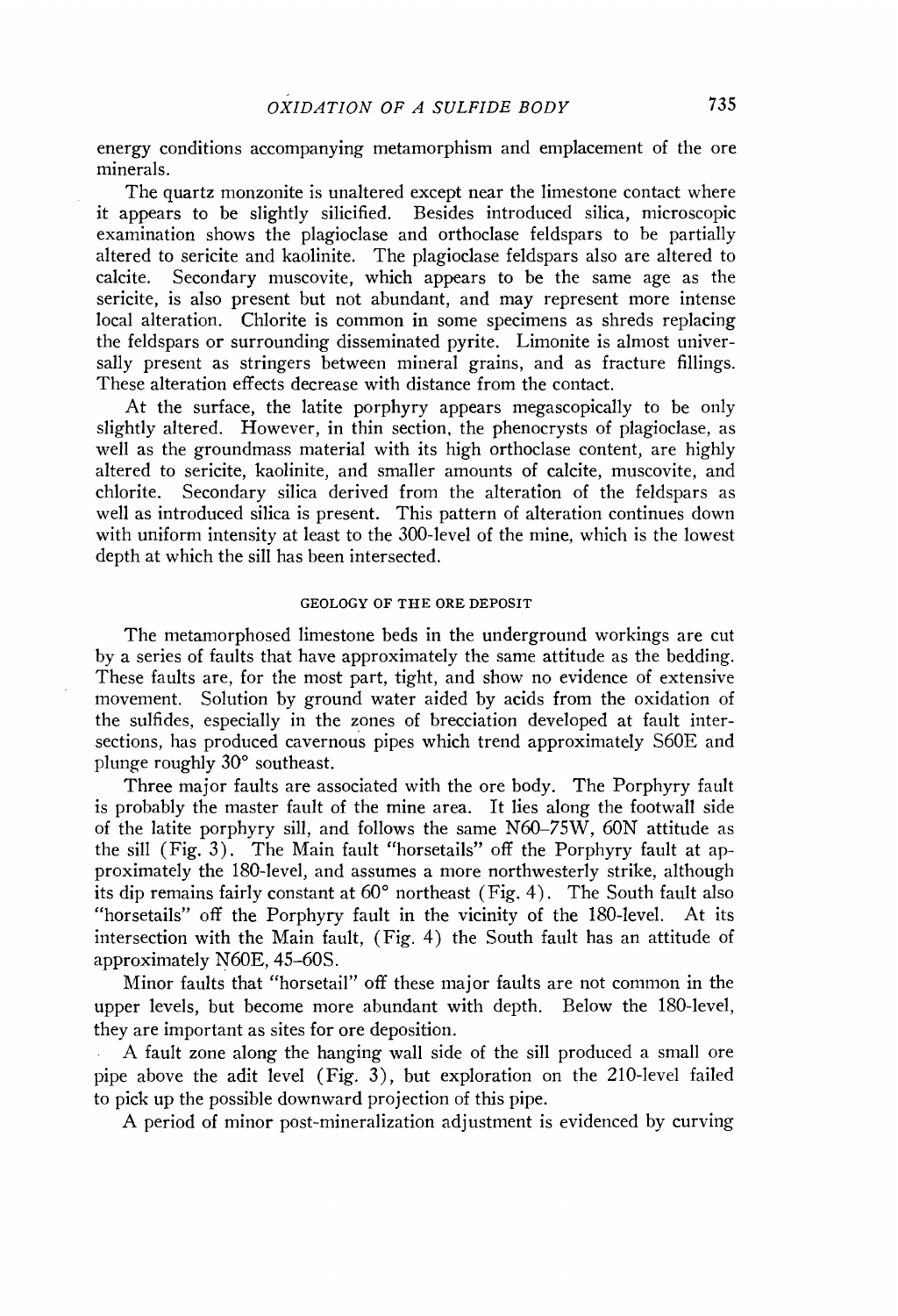

FIG. 3. Generalized geology of the Glove Mine-adit level.



FIG. 4. Generalized geology of the Glove Mine-240 level.

 $\bar{ }$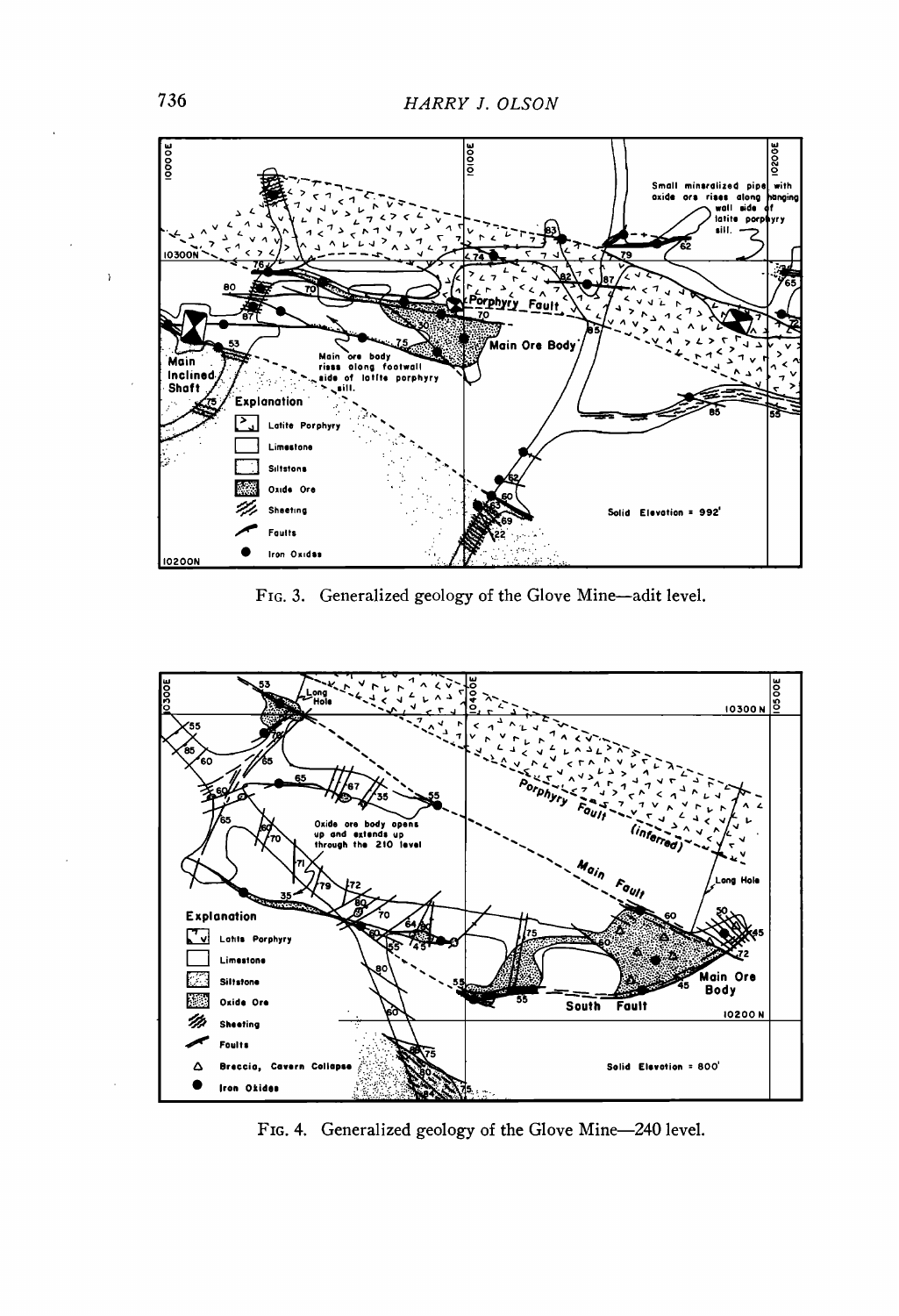**cleavage faces in the galena. ttowever, no evidence of any post-ore offsets was noted.** 

## **Ore Bodies**

**The main-stope complex, which has been mined from the surface to the 360-level, is in the form of a series of coalescing pipes that are irregular in plan and section (Fig. 5). These pipes developed along zones of permeability formed by faults and fault intersections within the favorable limestone. Ore** 



**FIG. 5. Generalized view of the Glove ore body.** 

**fluids ascending along these permeable zones replaced the limestone forming stringers and bands of massive sulfide and some minor sulfide disseminations.** 

**Later, acids from oxidation of the sulfides further leached the limestone, forming a complicated system of caverns controlled largely by the original permeable zones and the sulfide pipes. As the caverns enlarged, they were filled with the oxidation products of the sulfide minerals, along with quantities of wad, calcite, gypsum, and minor silica. Boulders of limestone and marble that collapsed from the backs during the leaching of the cavern are scattered**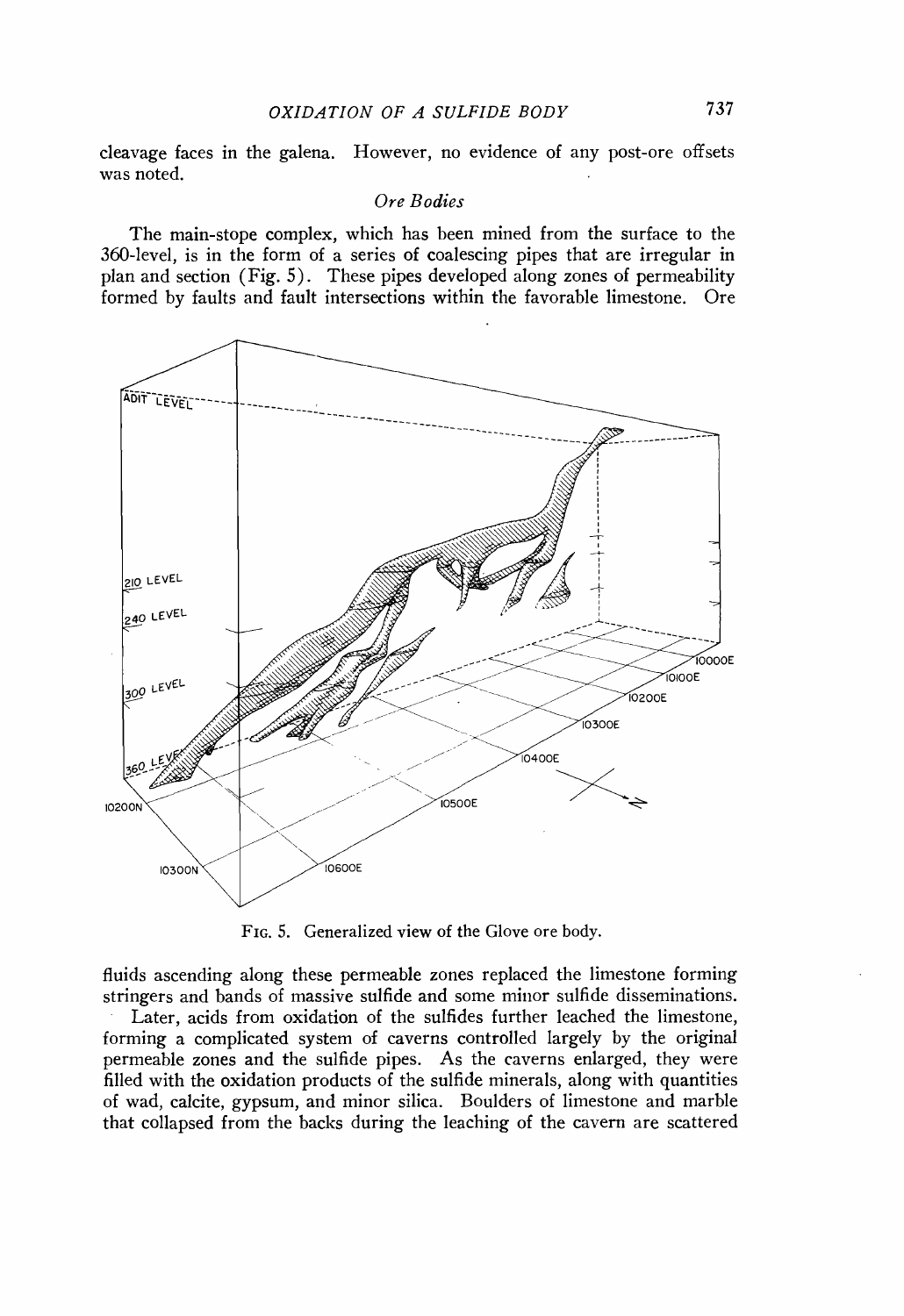**throughout this cavern fill, and other limestone boulders and partitions represent remnants of undissolved country rock.** 

**Most of the present oxide-filled pipes apparently were sites of primary**  mineralization. However, many of the smaller and shorter pipes appear to be **post-mineral caverns leached in barren limestone and subsequently filled with the oxidation products derived from neighboring sulfide zones.** 

**The leaching of the limestone and the downward migration of the metals has enriched the ore body considerably within the zone of oxidation increasing a possible primary lead-zinc grade of perhaps 20 percent to as much as 40 percent or more in certain areas.** 

# **Ore Controls**

**The lead-zinc-silver mineralization at the Glove Mine is primarily limestone replacement although some fissure-filling occurs. Although the mineralization is post-intrusion, the ore-bearing fluids are probably associated**  with the emplacement of the quartz monzonite and the latite porphyry sill. **Sulfide deposition appears to have been controlled by permeable zones of brecciation and fissuring caused by faults and fault intersections within a favorable limestone bed. The control is mainly physical and related to the permeability of the rock, but is also chemical in that a "favorable" limestone was replaced. Smaller faults that converge upward into the larger fault zones probably channeled the mineralizing fluids into the main ore zones.** 

**The zone of brecciation at the intersection of the Main and South faults is the locus of ore deposition in the main stope area from the 180- to the 360 level. However, in the lower levels, the South fault appears to have exerted an increasing amount of control over ore deposition. Below the 240-level, the latite porphyry sill seems to have had no effect upon sulfide deposition. However, above the 240- and 180-1eveIs where the Main and South faults are captured by the Porphyry fault, the sill appears to have acted as an impermeable deflecting barrier that channeled the ascending fluids along the Porphyry fault on its footwall side. This prevented, to a large extent, the spreading of the mineralizing fluids into the limestones to the north, and explains why only one small mineralized pipe exists on the hangingwall side of the sill. Above the 180-level, the Porphyry fault is the dominant control of ore deposition.** 

**Host rock alteration may represent a more subtle form of control. The favorable limestone bed is relatively pure carbonate, and the underlying siltstone is largely quartz. The limestone associated with the ore pipes appears to have been slightly silicified, whereas areas of more intense silicification seem to have been bypassed as sites of sulfide deposition. It thus appears that pure or only moderately silicified limestone were favorable to ore deposition, whereas the siltstone and the intensely silicified limestone were unfavorable.** 

# **Sulfide Mineralization**

**Hypogene metallization is quite simple. It consists of minor amounts of pyrite and chalcopyrite associated with galena and sphalerite.**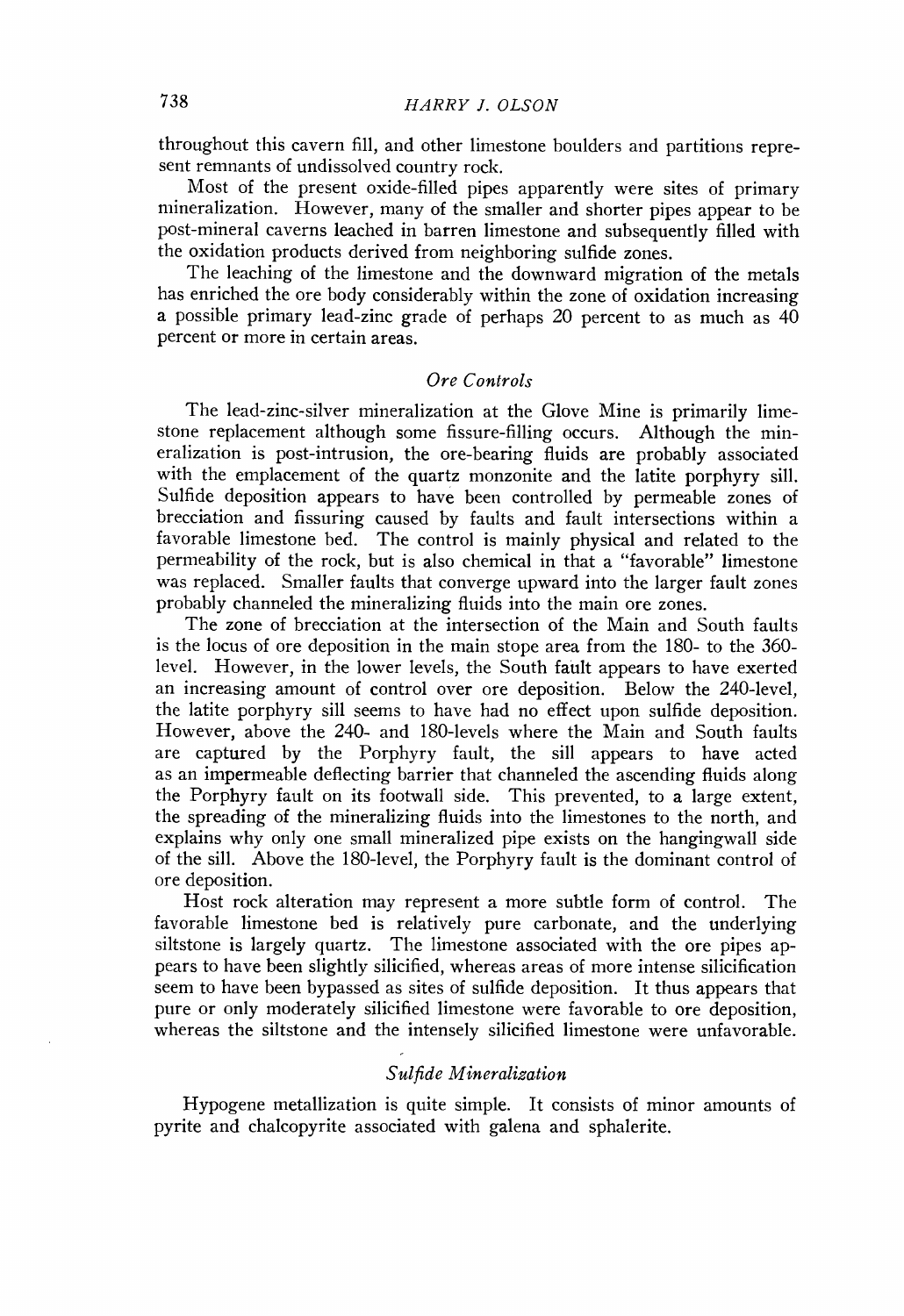#### **OXIDATION OF PRIMARY SULFIDES**

**The oxide portion of the Glove Mine is wholly above the water table• During periods of high seasonal rainfall, surface runoff is captured by open fractures and cavernous zones in the limestone, which provide for entry and downward percolation of ground water. The oxidizing environment of the lead-zinc sulfides has been, then, one of alternating periods of moistness and dryness, with perhaps some intervals of flooding. Water in this oxidizing environment is constantly receiving atmospheric oxygen as the dissolved oxygen is being consumed by the oxidation of the sulfides.** 

**In the oxide portion of the ore body in areas of unrestricted ground water and atmospheric movement, as in the caverns of the main ore body, solutions would tend to have a high pI-I because of their frequent if not constant contact with the limestones. However, in stagnant backwash areas of restricted circulation, the oxidation products of the sulfides can effectively insulate the ground water solutions from extensive contact with the limestones, and thereby permit lower pH conditions. Therefore, it appears that in the oxide zone above the water table, the pH of the vadose water solutions is partially a function of circulation.** 

**The ore body can be divided into three general zones on the basis of metal content and mineral assemblage. These zones are: (A) the upper oxidized and leached zone, (B) the silver enriched intermediate zone, and (C) the sulfide zone.** 

**The upper oxidized and leached zone (A) roughly extends from the surface to the 300-level. Along with abundant iron oxides, wad, and gypsum, this zone contains remnants of all sulfide minerals, cerussite, anglesite, and wulfenite. Cerussite is the dominant lead mineral. Zinc values are present in the order of 5 percent or less. Silver values are also low, and average less than 5 ounces per ton. The Ag:Pb ratio varies between 0.2 and 0.3. The Zn: Pb ratio is low and is nearly constant at 0.1.** 

**The intermediate zone (B) extends from the 300- to about the 360-level. It has a ragged interface with the underlying sulfide zone (C). In addition to all the minerals common to zone (A), the intermediate zone contains abundant encrustations of "dry bone" smithsonite. Cerussite remains the dominant lead mineral. Wulfenite becomes much less abundant and smaller in crystal size. Average zinc values rise to 13 percent, and the zone is enriched in silver, which averages approximately 13 ounces per ton. The Ag: Pb ratio is high, varying between 0.4 and 0.7, and the Zn:Pb ratio increases with depth until a ratio of 0.6 is reached.** 

**The sulfide zone (C) extends below the 360-level:and contains approximately equal amounts of galena and sphalerite, and smaller amounts of pyrite. Chalcopyrite is present as minor disseminations and as exsolution blebs in the sphalerite. Minor amounts of supergene covellite commonly replace the hypogene sulfides. Silver values are intermediate between zones (A) and (B) and average about 8 ounces per ton. The Ag: Pb ratio is constant at 0.4 and the Zn: Pb ratio reaches 1:1.** 

**The behavior of the individual metals present in the mine is dependent**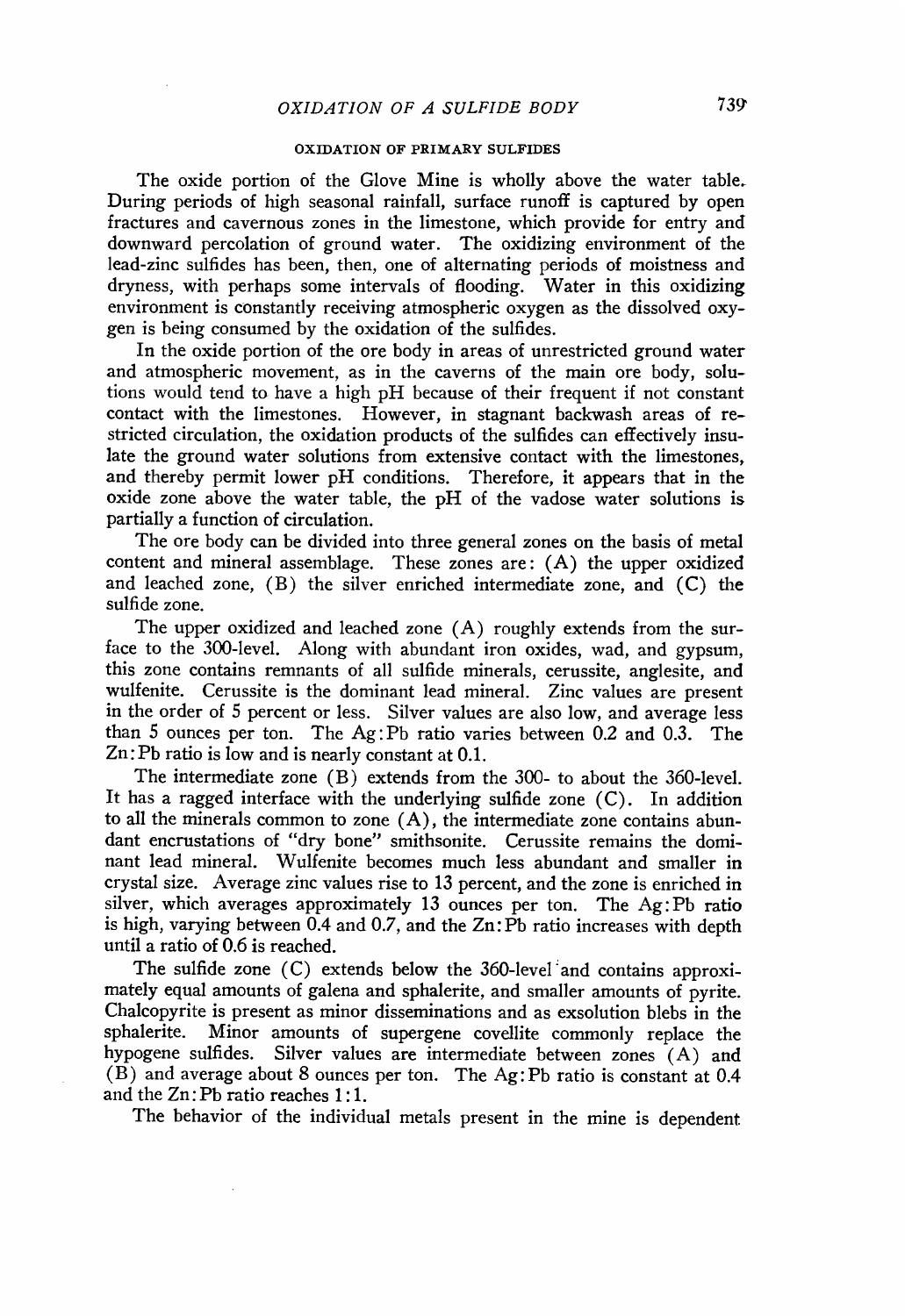**upon the local environment and varies not only between the zones but within them as well. This is illustrated graphically in Figure 6. Galena exists in all three zones. It is least abundant in the upper oxide and leached zone and increases in abundance downward until it represents approximately 50 percent of the metal sulfides in the sulfide zone. In the upper portions of the mine, it exists in areas of tight ground where the effects of oxidation have not reached and as remnant cores in lead carbonate and sulfate aggregates.** 



**Fro. 6. Ore grade and metal ratios 1956 through 1960.** 

**The plots on the graph represent the average monthly ore grade and the metal ratios (calculated to the nearest 0.1) as computed from smelter returns. Shipments to the smelter were not made in every month of the period presented, so each year is not necessarily represented by 12 figures. During period "A" the upper oxidized and leached zone was mined. Silver and zinc values are low; the Ag:Pb ratio ranges between 0.2 and 0.3; and the Zn:Pb ratio is low. The zinc anomalies represent** the mining of large amounts of smithsonite on the 300-level. During **period "B" the silver-enriched intermediate zone was mined. Silver values are high, zinc values increase, the Ag:Pb ratio is high, and the Zn:Pb ratio increases. During period "C" substantial amounts were mined from the sulfide zone. Silver values decrease, zinc values increase, the Ag:Pb ratio is intermediate, and the Zn:Pb ratio reaches 1:1.** 

**Galena alters directly to cerussite or anglesite. In the oxide zone, in areas in**  which the ground water has a high  $CO<sub>2</sub>$  content and unrestricted movement **(conditions favorable for high pH), galena alters directly to cerussite. These conditions are typical of the caverns of the main ore complex and explain the predominance of cerussite in these areas. Cerussite is the main ore mineral and has been mined as massive bodies, encrustations, and "sand car-**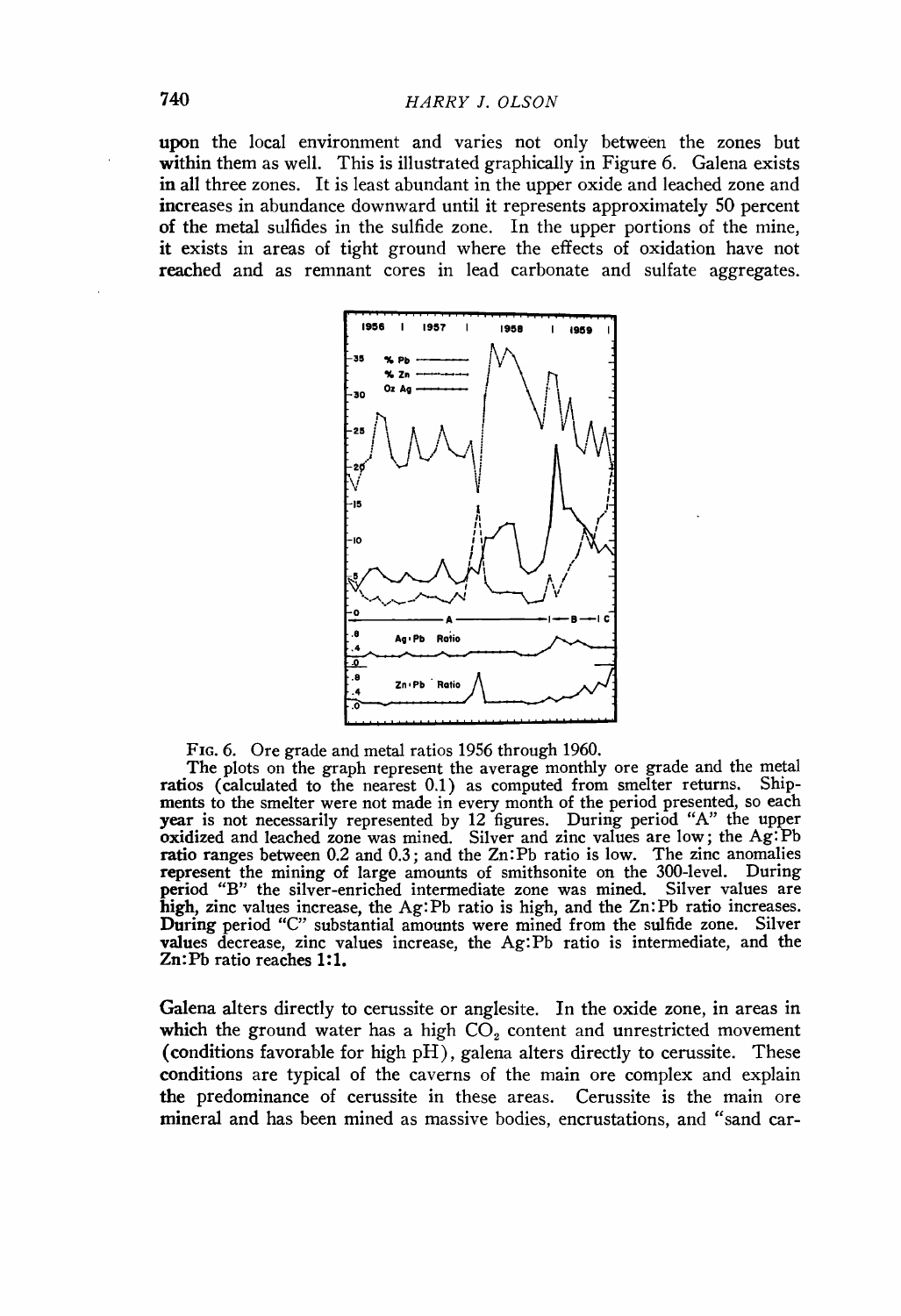**bonate" associated with other oxide products of the cavern fill from the surface to the top of the sulfide zone on the 360-level.** 

**The environments of stability of anglesite and cerussite are quite different.**  In the presence of CO<sub>2</sub> and the carbonate ion, anglesite is stable in an acid **environment whereas cerussite is stable in mildly acidic to basic conditions (4). Anglesite is not as common as cerussite. This is as would be expected because circulating acid water would be quickly neutralized by contact with the limestone host rock producing an environment in which cerussite is the stable mineral. However, in stagnant areas of limited circulation away from the main zones of ground water circulation, oxidation of the sulfides could produce a low pH environment and would provide a sulfate ion source. Anglesite is found in such environments at the Glove, and as such exists throughout the extent of the oxide zone from the surface to the 360-level.** 

The lead oxides plattnerite (PbO<sub>2</sub>), massicot (PbO), and minium **(Pb•O4) were not noted and if present, are probably quite rare.** 

**Wulfenite (PbMoO4) is common, and exists as fine crystals throughout the entire oxide body and as spectacular cystalline aggregates along the backs and sides of numerous caverns above the 300-level. In one stope, between the 180- and 210-1eveIs, it was the principal lead ore.** 

**Molybdenite was not noted in polished section in or around any of the sulfide minerals. Examination of polished sections under vertical and oblique illumination failed to reveal any galena altering directly. to wulfenite. If molybdenum were present in the galena, direct alteration to wulfenite would be expected as wulfenite is the stable oxidized lead mineral in the presence of the molybdate ion (4). Cerussite will be stable and form only**  after all the molybdate ions have been combined. In the absence of a molyb**date ion source, wulfenite becomes unstable and is removed in solution to be reprecipitated later by the presence of a large lead ion concentration orby evaporation of the solution.** 

**Sphalerite was not recognized above the 300-level, but at that level became fairly abundant. Smithsonite was also first recognized at this level, although zinc values of 5 percent had been encountered in mining from the surface. Zinc above the 300-level is finely disseminated throughout the oxide zone, and its mineral form is not known. The absence of zinc values equal to those of lead in the upper oxide zone is probably due to the greater solubility of the zinc minerals, and their migration and later precipitation on the lower levels.** 

**In an oxidizing aqueous solution smithsonite is the least soluble of the supergene zinc minerals, and hence the most stable mineral in the pH range 6.2 to 8.1 (4). This suggestshat smithsonite might also be the zinc mineral disseminated throughout the upper oxide zone. However, in the absence of a plentiful supply of ground water in a dry environment, the carbon dioxide**  concentration may be so low that hydrozincite  $(2ZnCO<sub>3</sub>·3Zn(OH)<sub>2</sub>)$  would **be more stable than smithsonite (4). In this event, a portion of the zinc values above the 300-level could quite well be present as hydrozincite.** 

**Below the 300-level, in the intermediate oxide zone, zinc values increase to the order of 15 to 20 percent as veins and encrustations of "dry bone" smithsonite and as sphalerite remnants associated with galena. At the top**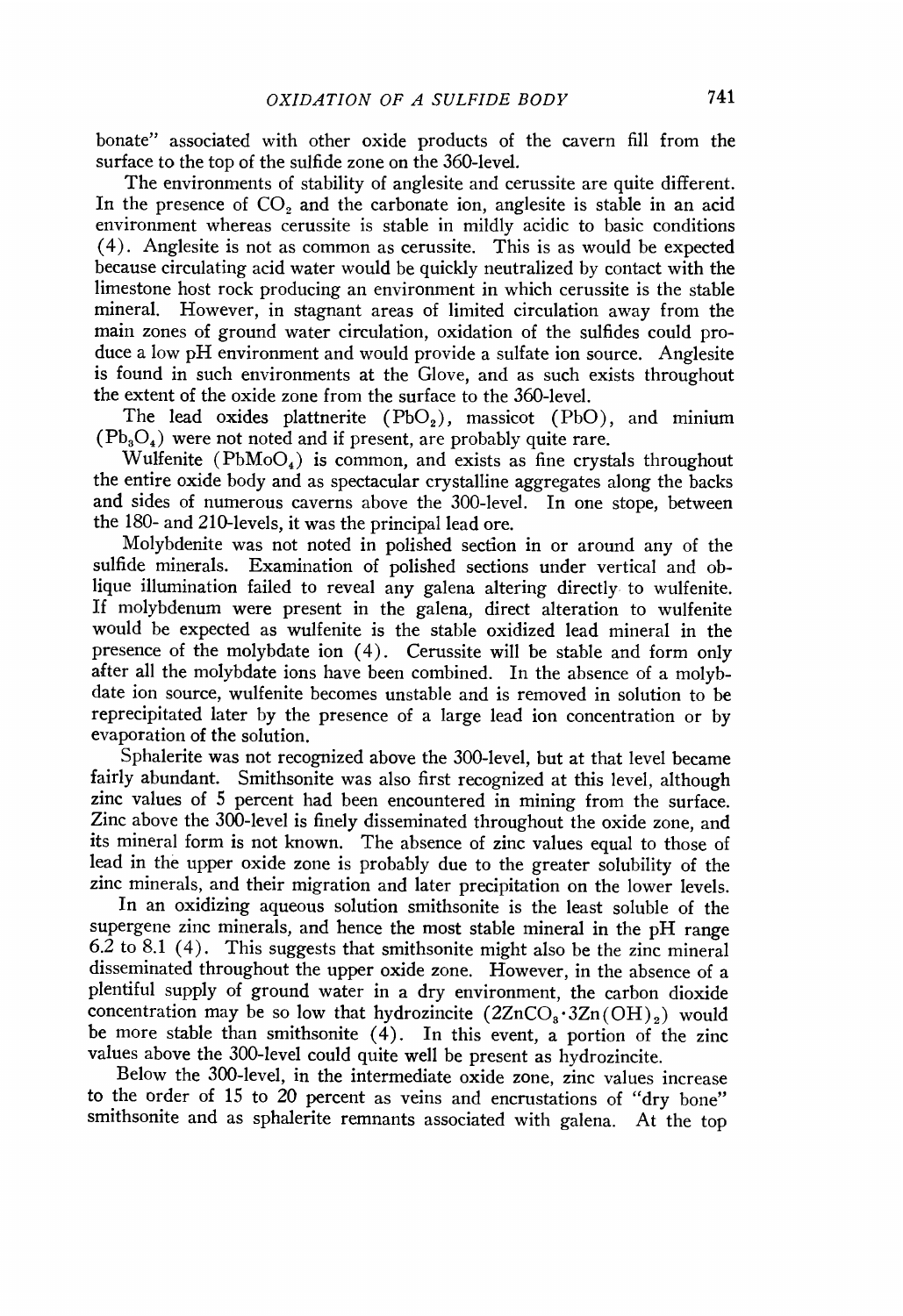**of the sulfide zone, near the 360-level, sphalerite and galena occur in approximately equal amounts in stringers and grains scattered throughout the calcite of the ore zone. Minor chalcopyrite, corellite, and pyrite are associated with the sphalerite and galena as inclusions, replacements and separate grains.** 

**Silver values are approximately covariant with lead values (Fig. 6). The**  relative concentration of silver is highest in anglesite, intermediate in galena, and **lowest in cerussite. In the upper levels of the mine, silver values have averaged approximately 4.5 ounces per ton. The amount of silver slowly increases**  with depth, and the greatest concentration of silver is just above the 360-level. **This high silver zone occurs as an irregular blanket just above the ragged interface between the sulfide and intermediate oxide zones. In this zone, silver values have been as high as 27 ounces per ton, wiih 13 ounces per ton as a fair approximation of the average. The silver content drops to approximately 8 ounces per ton in the sulfide zone.** 

**Silver in the form of primary argentite nor any of the secondary silver minerals were recognized in polished section. Primary silver probably exists as ions "admitted" into the galena crystal structure. Evidently there is insufficient material, such as a chloride ion sources, to immediately fix the silver ions released by the oxidation of galena. Silver ions apparently enter into solution and are washed down to the zone of increased sulfide content at and slightly above the top of the sulfide zone. Upon contact with the sulfides, they probably precipitate to form secondary argentite or react with the oxides to form such minerals as argentiferous plumbojarosite and argentojarosite. Continued leaching and downward migration of the silver from the upper oxidized zone would thus tend to form the irregular blanket of increased silver values that is found in the intermediate zone just above the top of the sulfide zone.** 

#### **PARAGENETIC SEQUENCE**

**Hydrothermal mineralization began after the intrusion of the quartz monzonite and the latite porphyry, and the fracturing of the limestones. Quartz and possibly pyrite were introduced first, followed by sphalerite, chalcopyrite, and galena. Subsequent oxidation of the primary minerals resulted in the breakdown of sulfides and the formation of corellite and the variety of oxide minerals found in the mine.** 

**The general paragenetic sequence as developed from geologic relations and polished section study is given in Figure 7. The list of supergene minerals is by no means complete; the mineral assemblage is complex and varied, and is complicated by mechanical mixing. Many of the minerals are exceedingly fine-grained, and cannot be identified by general megascopic or optical techniques.** 

**It is recognized that a supergene paragenetic sequence has little meaning unless related to a particular Eh-pH environment (3). In many instances, such an environment alone has little meaning, as, for example, the amount of dissolved carbon dioxide may bear a controlling relationship to mineral stability. The minerals are in constant interaction with one another, and mineral suites vary with changes in environment. Different mineral suites**